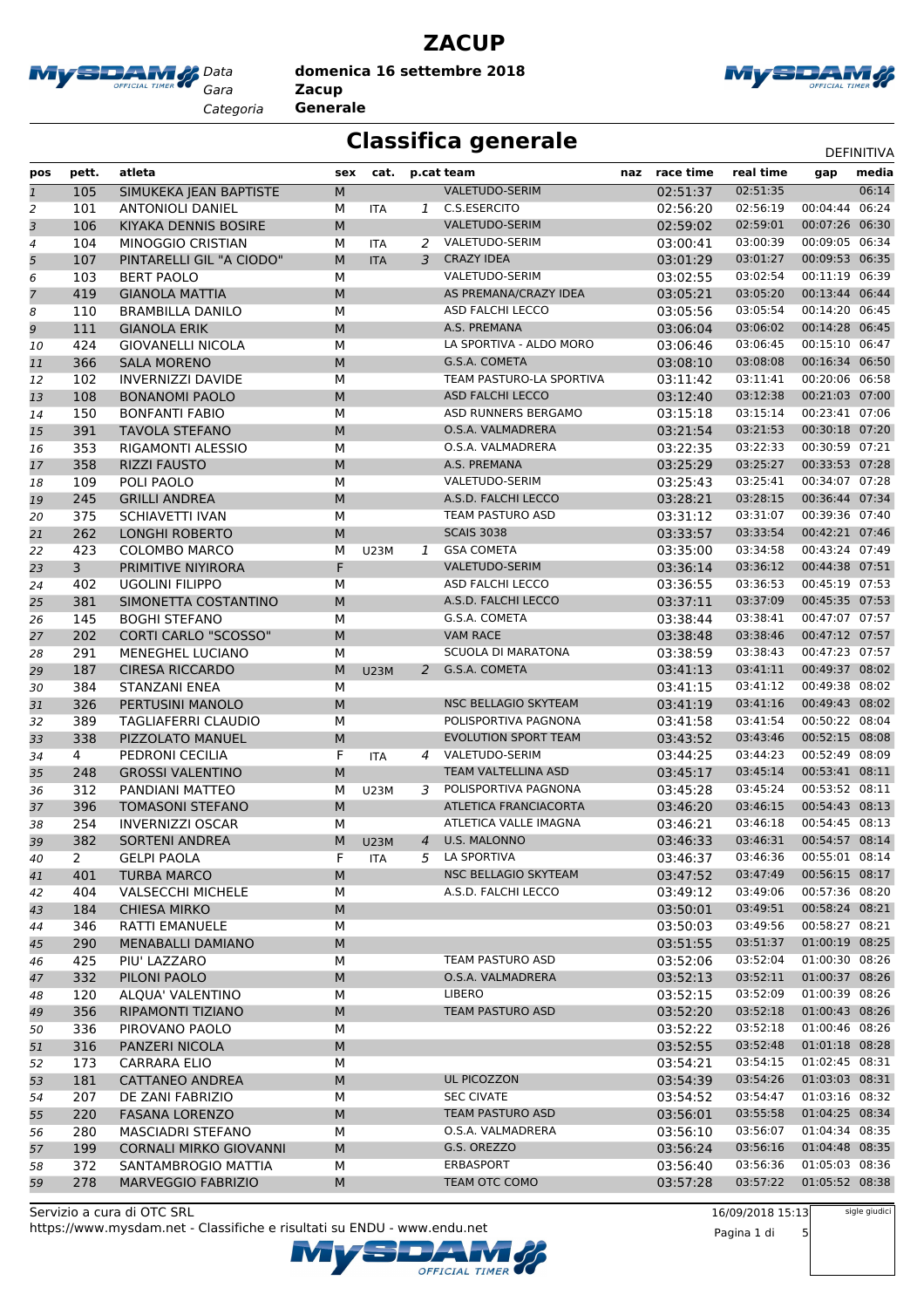| pos        | pett.        | atleta                                         | sex       | cat.        |   | p.cat team                                           | naz | race time            | real time            | gap                              | media |
|------------|--------------|------------------------------------------------|-----------|-------------|---|------------------------------------------------------|-----|----------------------|----------------------|----------------------------------|-------|
| 60         | 296          | <b>MOLTENI EDOARDO</b>                         | M         |             |   | NSC BELLAGIO SKYTEAM                                 |     | 03:59:21             | 03:58:58             | 01:07:45 08:42                   |       |
| 61         | 215          | <b>DRIZA DRITAN</b>                            | M         |             |   | <b>ASD FALCHI LECCO</b>                              |     | 03:59:29             | 03:59:11             | 01:07:53 08:42                   |       |
| 62         | 347          | RAVASIO GIANCARLO                              | M         |             |   |                                                      |     | 03:59:37             | 03:59:30             | 01:08:00 08:42                   |       |
| 63         | 239          | <b>GIANOLA DIONIGI</b>                         | М         |             |   | A.S. PREMANA                                         |     | 04:00:00             | 03:59:53             | 01:08:24 08:43                   |       |
| 64         | 333          | PIROVANO ANDREA                                | ${\sf M}$ |             |   | O.S.A. VALMADRERA                                    |     | 04:01:17             | 04:01:01             | 01:09:41 08:46                   |       |
| 65         | 192          | COLOMBO ALESSANDRO                             | М         |             |   | <b>RUNCARD</b>                                       |     | 04:01:19             | 04:01:13             | 01:09:42 08:46                   |       |
| 66         | 5            | <b>GRILL ELISA</b>                             | F.        | <b>ITA</b>  | 6 |                                                      |     | 04:01:22             | 04:01:20             | 01:09:46 08:46                   |       |
| 67         | 144          | <b>BOGANI MARCO</b>                            | M         | U23M        | 5 | N.ATL.FANFULLA LODIGIANA                             |     | 04:02:11             | 04:02:06             | 01:10:35 08:48                   |       |
| 68         | 303          | <b>NAVA FABIO</b>                              | M         |             |   | <b>EVOLUTION SPORT TEAM</b>                          |     | 04:02:34             | 04:02:27             | 01:10:57 08:49                   |       |
| 69         | 121          | <b>ANDREOTTI ROBERTO</b>                       | М         |             |   | G.P.L. GALBIATE                                      |     | 04:03:17             | 04:03:09             | 01:11:41 08:50                   |       |
| 70         | 279          | <b>MASCIADRI ROBERTO</b>                       | M         |             |   | O.S.A. VALMADRERA                                    |     | 04:04:35             | 04:04:27             | 01:12:59 08:53                   |       |
| 71         | 221          | <b>FAZZINI OTTAVIO</b>                         | M         |             |   | A.S. PREMANA                                         |     | 04:04:59             | 04:04:47             | 01:13:23 08:54<br>01:13:42 08:55 |       |
| 72         | 182          | <b>CAZZANIGA PAOLO</b>                         | M<br>F    |             |   | G.S.A. COMETA<br>ATL. ALTA VALTELLINA                |     | 04:05:18             | 04:05:15<br>04:05:58 | 01:14:26 08:56                   |       |
| 73         | 27           | PALFRADER SARAH<br><b>VIAN ANDREA</b>          | M         |             |   | <b>EVOLUTION SPORT TEAM</b>                          |     | 04:06:03<br>04:07:02 | 04:06:57             | 01:15:26 08:58                   |       |
| 74<br>75   | 410<br>305   | <b>NESSI MANUEL</b>                            | М         |             |   | <b>ATLETICA MARATHON</b>                             |     | 04:08:25             | 04:08:22             | 01:16:48 09:01                   |       |
| 76         | 143          | <b>BOGANI MASSIMILIANO</b>                     | M         |             |   | POLISPORTIVA PAGNONA                                 |     | 04:08:48             | 04:08:43             | 01:17:11 09:02                   |       |
| 77         | 213          | <b>DONADONI DANIELE</b>                        | M         |             |   | TEAM PASTURO ASD                                     |     | 04:08:59             | 04:08:55             | 01:17:22 09:03                   |       |
| 78         | 113          | <b>ACERBONI PIERGIACOMO</b>                    | M         |             |   | <b>CUCCHERSKI</b>                                    |     | 04:09:44             | 04:09:31             | 01:18:08 09:04                   |       |
| 79         | 224          | <b>FIORETTA SERGIO</b>                         | М         |             |   | O.S.A. VALMADRERA                                    |     | 04:09:44             | 04:09:40             | 01:18:08 09:04                   |       |
| 80         | 414          | <b>ZACCHEO ANDREA</b>                          | ${\sf M}$ |             |   | <b>GSA VALSESIA</b>                                  |     | 04:09:57             | 04:09:49             | 01:18:21 09:05                   |       |
| 81         | 321          | PECORARO IGOR                                  | M         |             |   |                                                      |     | 04:09:59             | 04:09:40             | 01:18:23 09:05                   |       |
| 82         | 167          | <b>CACCIA ANDREA</b>                           | M         |             |   | <b>ADC RUNNERS</b>                                   |     | 04:10:11             | 04:10:01             | 01:18:35 09:05                   |       |
| 83         | 240          | <b>GIANOLA DANIELE</b>                         | M         |             |   | A.S. PREMANA                                         |     | 04:10:27             | 04:10:24             | 01:18:51 09:06                   |       |
| 84         | $\mathbf{1}$ | <b>BRAMBILLA MARTINA</b>                       | F         |             |   | <b>VAM RACE</b>                                      |     | 04:10:50             | 04:10:46             | 01:19:13 09:07                   |       |
| 85         | 138          | <b>BERETTA EMANUELE</b>                        | M         |             |   | MEDIRUN CUS BERGAMO                                  |     | 04:11:11             | 04:11:04             | 01:19:35 09:08                   |       |
| 86         | 345          | RATTI MARCO                                    | M         |             |   | 3LIFE                                                |     | 04:11:16             | 04:11:09             | 01:19:40 09:08                   |       |
| 87         | 344          | RATTI LUCA                                     | M         |             |   | 3LIFE                                                |     | 04:11:19             | 04:11:13             | 01:19:43 09:08                   |       |
| 88         | 129          | <b>BARUFFALDI FRANCESCO</b>                    | M         |             |   | <b>TEAM PASTURO ASD</b>                              |     | 04:11:21             | 04:11:18             | 01:19:44 09:08                   |       |
| 89         | 154          | <b>BRAMBILLA MASSIMO</b>                       | M         |             |   | CARVICO SKYRUNNING ASD                               |     | 04:11:56             | 04:11:40             | 01:20:19 09:09                   |       |
| 90         | 189          | <b>CODEGA ANTONIO</b>                          | M         |             |   | A.S. PREMANA                                         |     | 04:12:28             | 04:12:22             | 01:20:51 09:10                   |       |
| 91         | 392          | <b>TEGIACCHI CARLO</b>                         | M         |             |   | O.S.A. VALMADRERA                                    |     | 04:13:00             | 04:12:49             | 01:21:24 09:11                   |       |
| 92         | 191          | <b>COLCIAGO FABRIZIO</b>                       | M         |             |   | <b>ALPINI CARATE</b>                                 |     | 04:14:19             | 04:14:11             | 01:22:43 09:14<br>01:22:43 09:14 |       |
| 93         | 343<br>300   | PUSTERLA PAOLO<br><b>MORNATA MATTEO</b>        | M<br>M    |             |   | <b>MARCIACARATESI</b><br><b>MARATHON CLUB SEVESO</b> |     | 04:14:20<br>04:14:20 | 04:14:13<br>04:14:12 | 01:22:44 09:14                   |       |
| 94<br>95   | 268          | <b>MAGGI ANDREA</b>                            | M         |             |   | G.S.A. COMETA                                        |     | 04:14:23             | 04:14:20             | 01:22:47 09:15                   |       |
| 96         | 285          | <b>MAZZOLENI COSTANTINO</b>                    | M         |             |   | ASD CARVICO SKYRUNNING                               |     | 04:15:34             | 04:15:24             | 01:23:57 09:17                   |       |
| 97         | 114          | <b>AGOSTONI MICHELE</b>                        | M         |             |   | <b>VAM RACE</b>                                      |     | 04:15:59             | 04:15:53             | 01:24:22 09:18                   |       |
| 98         | 313          | PANZERI MARIO                                  | M         |             |   | <b>TEAM PASTURO ASD</b>                              |     | 04:17:38             | 04:17:34             | 01:26:02 09:22                   |       |
| 99         | 29           | PENSA PATRIZIA                                 | F         |             |   | POLISPORTIVA BESANESE                                |     | 04:17:38             | 04:17:23             | 01:26:02 09:22                   |       |
| 100        | 204          | <b>CUNEGATTI ANDREA</b>                        | M         |             |   | RUNCARD                                              |     | 04:17:39             | 04:17:26             | 01:26:03 09:22                   |       |
| 101        | 309          | <b>OGGIONI PIERO</b>                           | М         |             |   | <b>RUNCARD</b>                                       |     | 04:18:23             | 04:17:59             | 01:26:46 09:23                   |       |
| 102        | 277          | <b>MARCON STEFANO</b>                          | M         |             |   | O.S.A. VALMADRERA                                    |     | 04:18:38             | 04:18:30             | 01:27:01 09:24                   |       |
| 103        | 124          | ARRIGONI STEFANO "ACE"                         | М         |             |   | TEAM PASTURO ASD                                     |     | 04:19:21             | 04:19:05             | 01:27:45 09:25                   |       |
| 104        | 334          | PIROVANO CLAUDIO                               | ${\sf M}$ |             |   | <b>CARVICO SKYRUNNING ASD</b>                        |     | 04:20:58             | 04:20:48             | 01:29:21 09:29                   |       |
| 105        | 273          | <b>MAMMOLITI CRISTIAN</b>                      | м         |             |   | G. P. VILLASANTESE                                   |     | 04:20:58             | 04:20:47             | 01:29:21 09:29                   |       |
| 106        | 297          | MONTORFANO VALERIO                             | ${\sf M}$ |             |   |                                                      |     | 04:20:58             | 04:20:47             | 01:29:21 09:29                   |       |
| 107        | 185          | <b>CHIESURA GIUSEPPE</b>                       | М         |             |   |                                                      |     | 04:21:18             | 04:21:05             | 01:29:41 09:30                   |       |
| 108        | 6            | ARDIZZOIA FEDERICA                             | F.        | <b>U23F</b> | 1 | <b>RUNCARD</b>                                       |     | 04:21:29             | 04:21:20             | 01:29:52 09:30                   |       |
| 109        | 238          | <b>GHISLANZONI WILSON</b>                      | М         |             |   | <b>UTMR</b>                                          |     | 04:22:11             | 04:22:00             | 01:30:35 09:32                   |       |
| 110        | 133          | <b>BELLATI MAURIZIO</b>                        | ${\sf M}$ |             |   | A.S. PREMANA                                         |     | 04:23:38             | 04:23:32             | 01:32:02 09:35                   |       |
| 111        | 267          | <b>MAGGI MATTEO</b>                            | М         |             |   | <b>RUNCARD</b><br>$O-92$                             |     | 04:24:20             | 04:24:16<br>04:24:15 | 01:32:44 09:36<br>01:32:52 09:37 |       |
| 112        | 223<br>246   | <b>FERRETTI REMO</b><br><b>GRITTI FABRIZIO</b> | M<br>М    |             |   | O.S.A. VALMADRERA                                    |     | 04:24:29<br>04:25:07 | 04:25:00             | 01:33:31 09:38                   |       |
| 113        | 31           | POLETTI MARIA                                  | F         |             |   | O.S.A. VALMADRERA                                    |     | 04:25:07             | 04:25:01             | 01:33:31 09:38                   |       |
| 114<br>115 | 289          | MELESI BATTISTA                                | М         |             |   | TEAM PASTURO ASD                                     |     | 04:25:23             | 04:25:18             | 01:33:46 09:38                   |       |
| 116        | 293          | <b>MERONI MASSIMILIANO</b>                     | ${\sf M}$ |             |   | <b>SEC CIVATE</b>                                    |     | 04:25:33             | 04:25:23             | 01:33:57 09:39                   |       |
| 117        | 374          | SCHIAVETTI MARCO                               | м         |             |   | TEAM PASTURO ASD                                     |     | 04:26:32             | 04:26:27             | 01:34:56 09:41                   |       |
| 118        | 349          | REDAELLI MANUELE                               | ${\sf M}$ |             |   | O.S.A. VALMADRERA                                    |     | 04:27:00             | 04:26:48             | 01:35:24 09:42                   |       |
| 119        | 261          | LONGA MASSIMILIANO                             | М         |             |   |                                                      |     | 04:28:49             | 04:28:35             | 01:37:13 09:46                   |       |
| 120        | 379          | SGOTTO DIEGO                                   | M         |             |   | CANTO DI CORSA ASD                                   |     | 04:30:27             | 04:30:11             | 01:38:50 09:50                   |       |
| 121        | 131          | <b>BECHERINI MIRKO</b>                         | М         |             |   | FREE-ZONE                                            |     | 04:30:31             | 04:30:23             | 01:38:54 09:50                   |       |
| 122        | 408          | <b>VERGANI ERALDO</b>                          | ${\sf M}$ |             |   |                                                      |     | 04:30:42             | 04:30:31             | 01:39:06 09:50                   |       |
| 123        | 412          | <b>VILLA MARINO</b>                            | м         |             |   | CAB ASD                                              |     | 04:30:58             | 04:30:49             | 01:39:21 09:51                   |       |

Servizio a cura di OTC SRL https://www.mysdam.net - Classifiche e risultati su ENDU - www.endu.net OFFICIAL TIMER 16/09/2018 15:13

Pagina 2 di 5

sigle giudici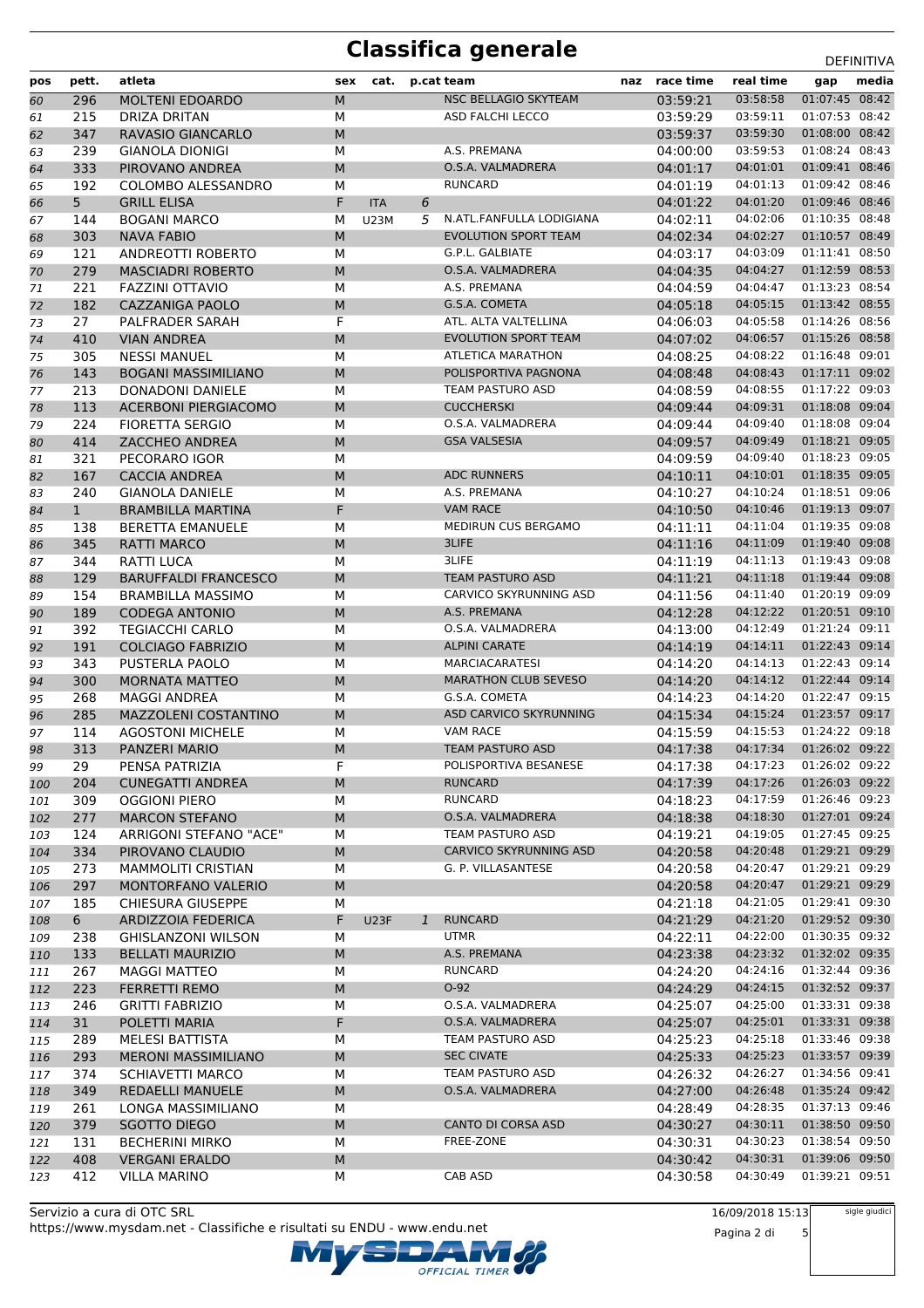| pos        | pett.      | atleta                                            | sex       | cat.        |   | p.cat team                             | naz | race time            | real time            | gap                              | media |
|------------|------------|---------------------------------------------------|-----------|-------------|---|----------------------------------------|-----|----------------------|----------------------|----------------------------------|-------|
| 124        | 118        | ALFIERI NICOLA LUIGI                              | M         |             |   | <b>RUNCARD</b>                         |     | 04:31:26             | 04:31:13             | 01:39:49 09:52                   |       |
| 125        | 269        | <b>MAGGI SIMONE</b>                               | M         |             |   | CAFFÈ DEL BORGO                        |     | 04:31:45             | 04:31:38             | 01:40:09 09:52                   |       |
| 126        | 271        | MAJOCCHI JACOPO                                   | M         |             |   | <b>RUN CARD</b>                        |     | 04:31:46             | 04:31:33             | 01:40:10 09:52                   |       |
| 127        | 225        | <b>FLAUTO VINCENZO</b>                            | M         |             |   | G.S. AVIS OGGIONO                      |     | 04:31:49             | 04:31:44             | 01:40:13 09:53                   |       |
| 128        | 308        | <b>NOSEDA VITTORIO</b>                            | M         |             |   | TEAM OTC SSD ARL                       |     | 04:32:30             | 04:32:22             | 01:40:53 09:54                   |       |
| 129        | 158        | <b>BRIOSCHI PIETRO</b>                            | M         |             |   |                                        |     | 04:34:34             | 04:34:20             | 01:42:57 09:59                   |       |
| 130        | 119        | <b>ALIPRANDI DARIO</b>                            | M         |             |   | <b>TEAM PASTURO ASD</b>                |     | 04:35:41             | 04:35:25             | 01:44:04 10:01                   |       |
| 131        | 284        | MAZZA ALESSANDRO                                  | M         |             |   |                                        |     | 04:35:59             | 04:35:52             | 01:44:23 10:02                   |       |
| 132        | 383        | <b>STAFFIERI ALESSIO</b>                          | M         |             |   | AMICI DELLO SPORT BRIOSCO              |     | 04:36:00             | 04:35:55             | 01:44:24 10:02                   |       |
| 133        | 335        | PIROVANO FRANCO                                   | M         |             |   |                                        |     | 04:36:01             | 04:35:52             | 01:44:24 10:02                   |       |
| 134        | 327        | <b>PESCE GABRIELE</b>                             | M         |             |   | <b>ATLETHIC TEAM LARIO</b>             |     | 04:36:01             | 04:35:48             | 01:44:25 10:02                   |       |
| 135        | 337        | PIZZAGALLI CLAUDIO                                | M         |             |   | ASD FALCHI LECCO                       |     | 04:36:08             | 04:36:01             | 01:44:32 10:02                   |       |
| 136        | 126        | <b>ASSI NICOLA</b>                                | M         |             |   | <b>ALTITUDE RACE</b>                   |     | 04:36:55             | 04:36:41             | 01:45:19 10:04                   |       |
| 137        | 25         | <b>NASTRUT VASILICA</b>                           | F         |             |   | TEAM PASTURO ASD                       |     | 04:37:03             | 04:36:52             | 01:45:27 10:04                   |       |
| 138        | 250        | <b>GUGLIELMETTI ANDREA</b>                        | M         | <b>U23M</b> | 6 | <b>NESSUNA</b>                         |     | 04:37:40             | 04:37:30             | 01:46:04 10:05                   |       |
| 139        | 214        | <b>DOZIO LUIGI</b>                                | M         |             |   | O.S.A. VALMADRERA                      |     | 04:38:36             | 04:38:27             | 01:47:00 10:07                   |       |
| 140        | 263        | <b>LONGHI MARCO</b>                               | M         |             |   | <b>LIBERO</b>                          |     | 04:38:52             | 04:38:40             | 01:47:16 10:08                   |       |
| 141        | 30         | PICCO ALICE                                       | F         |             |   | A.S.D. FALCHI LECCO                    |     | 04:39:30             | 04:39:27             | 01:47:54 10:09                   |       |
| 142        | 160        | <b>BRUNO SAVERIO</b>                              | M         |             |   | <b>GER RANCIO</b>                      |     | 04:40:10             | 04:40:07             | 01:48:34 10:11                   |       |
| 143        | 219        | <b>FANTINI GIULIANO</b>                           | M         |             |   | <b>RUNCARD</b>                         |     | 04:41:02             | 04:40:45             | 01:49:25 10:13                   |       |
| 144        | 361        | <b>ROTA GIOVANNI</b>                              | M         |             |   | <b>LIBERO</b>                          |     | 04:41:09             | 04:40:58             | 01:49:32 10:13                   |       |
| 145        | 40         | <b>RIZZI CRISTINA</b>                             | F         |             |   | <b>GSA COMETA</b>                      |     | 04:41:22             | 04:41:08             | 01:49:46 10:13                   |       |
| 146        | 232        | <b>GALBUSERA ALESSANDRO</b>                       | M         |             |   | O.S.A. VALMADRERA                      |     | 04:42:28             | 04:42:19             | 01:50:52 10:16                   |       |
| 147        | 301        | <b>MOSCONI LIVIO</b>                              | M         |             |   | <b>EUROATLETICA</b>                    |     | 04:42:34             | 04:42:15             | 01:50:57 10:16                   |       |
| 148        | 362        | <b>RUSSO STEFANO</b>                              | M         |             |   | ARIES COMO                             |     | 04:42:40             | 04:42:27             | 01:51:04 10:16                   |       |
| 149        | 10         | <b>CATTANEO CHIARA</b>                            | F         |             |   | ATLETICA VALLE BREMBANA                |     | 04:42:47             | 04:42:32             | 01:51:10 10:16                   |       |
| 150        | 23         | <b>MANZOLI EMANUELA</b>                           | F         |             |   | <b>VALETUDO-SERIM</b>                  |     | 04:44:03             | 04:43:49             | 01:52:26 10:19                   |       |
| 151        | 342        | PULINETTI DAMIANO                                 | M         |             |   |                                        |     | 04:44:12             | 04:43:58             | 01:52:36 10:20                   |       |
| 152        | 186        | <b>CIANFRINI MASSIMO</b>                          | M         |             |   | ASD RUNNERS BERGAMO                    |     | 04:44:21             | 04:44:11             | 01:52:44 10:20                   |       |
| 153        | 229        | <b>FUMAGALLI GABRIELE</b>                         | M         |             |   | O.S.A. VALMADRERA                      |     | 04:44:36             | 04:44:13             | 01:52:59 10:20                   |       |
| 154        | 275        | <b>MANGILI IVO PAOLO</b>                          | M         |             |   | <b>ATLETICA PRESEZZO</b>               |     | 04:44:53             | 04:44:45             | 01:53:17 10:21                   |       |
| 155        | 339        | PONTERI MARCO                                     | M         |             |   | <b>GRUPPO ETHOS RUNNING</b>            |     | 04:45:22             | 04:45:13             | 01:53:45 10:22                   |       |
| 156        | 406        | <b>VENINI ROMANO</b>                              | M         |             |   | O.S.A. VALMADRERA                      |     | 04:45:25             | 04:45:17             | 01:53:49 10:22                   |       |
| 157        | 152        | <b>BRAMBILLA ANTONIO</b>                          | M         |             |   | O.S.A. VALMADRERA                      |     | 04:45:50             | 04:45:43             | 01:54:13 10:23                   |       |
| 158        | 359        | RONDINELLI ROBERTO                                | M         |             |   | O.S.A. VALMADRERA<br>O.S.A. VALMADRERA |     | 04:46:00             | 04:45:53<br>04:45:49 | 01:54:24 10:23<br>01:54:24 10:23 |       |
| 159        | 405<br>174 | <b>VASSENA ALBERTO</b><br><b>CARRARA MARCELLO</b> | M<br>M    |             |   |                                        |     | 04:46:00<br>04:46:59 | 04:46:50             | 01:55:23 10:26                   |       |
| 160        | 193        | <b>COLOMBO GIULIANO</b>                           | M         |             |   | POL2001-ALDE                           |     | 04:47:30             | 04:47:21             | 01:55:54 10:27                   |       |
| 161<br>162 | 317        | <b>PARISI RICCARDO</b>                            | M         |             |   | <b>VALETUDO-SERIM</b>                  |     | 04:47:32             | 04:47:27             | 01:55:56 10:27                   |       |
| 163        | 390        | TARANTOLA SALVATORE                               | М         |             |   | VALETUDO-SERIM                         |     | 04:47:32             | 04:47:22             | 01:55:56 10:27                   |       |
| 164        | 298        | <b>MORELLI DANIELE</b>                            | M         |             |   | PT SKYRUNNING                          |     | 04:47:38             | 04:47:35             | 01:56:02 10:27                   |       |
| 165        | 122        | ANDREOTTI DAVIDE                                  | М         |             |   | A.S.D. FALCHI LECCO                    |     | 04:47:48             | 04:47:42             | 01:56:12 10:27                   |       |
| 166        | 117        | <b>ALESSIO NAVA</b>                               | M         |             |   | <b>GS VIRTUS CALCO</b>                 |     | 04:48:12             | 04:48:04             | 01:56:36 10:28                   |       |
| 167        | 314        | PANZERI LUCA                                      | M         |             |   | TEAM PASTURO ASD                       |     | 04:48:29             | 04:48:12             | 01:56:53 10:29                   |       |
| 168        | 169        | CANTU MATTEO                                      | ${\sf M}$ |             |   | <b>GRUPPO ETHOS RUNNING</b>            |     | 04:49:00             | 04:48:55             | 01:57:24 10:30                   |       |
| 169        | 183        | <b>CHIAPPA CRISTIAN</b>                           | М         |             |   | CARVICO SKYRUNNING ASD                 |     | 04:49:51             | 04:49:33             | 01:58:15 10:32                   |       |
| 170        | 11         | <b>CAVERIO ROBERTA</b>                            | F         |             |   | <b>TEAM PASTURO ASD</b>                |     | 04:50:48             | 04:50:38             | 01:59:12 10:34                   |       |
| 171        | 253        | <b>INVERNIZZI FRANCO</b>                          | М         |             |   | TEAM PASTURO ASD                       |     | 04:50:49             | 04:50:38             | 01:59:13 10:34                   |       |
| 172        | 237        | <b>GHISELLINI ALBERTO</b>                         | M         |             |   | <b>TEAM PASTURO ASD</b>                |     | 04:50:50             | 04:50:41             | 01:59:14 10:34                   |       |
| 173        | 387        | <b>TAGLIABUE MAURIZIO</b>                         | М         |             |   | CANTURINA POLISPORTIVA SAN             |     | 04:50:53             | 04:50:40             | 01:59:17 10:34                   |       |
| 174        | 311        | PAGANI ANGELO                                     | ${\sf M}$ |             |   | <b>NESSUNA</b>                         |     | 04:50:53             | 04:50:43             | 01:59:17 10:34                   |       |
| 175        | 235        | <b>GEROSA ANGELO</b>                              | М         |             |   | TEAM PASTURO ASD                       |     | 04:51:14             | 04:51:09             | 01:59:38 10:35                   |       |
| 176        | 222        | <b>FERRARIO ANGELO</b>                            | M         |             |   | ATLETICA COLOMBO                       |     | 04:51:14             | 04:51:09             | 01:59:38 10:35                   |       |
| 177        | 418        | PANZERI SIMONE                                    | M         |             |   | CARVICO SKYRUNNING ASD                 |     | 04:51:25             | 04:51:17             | 01:59:49 10:35                   |       |
| 178        | 139        | <b>BERETTA MASSIMO</b>                            | M         |             |   | <b>GSA COMETA</b>                      |     | 04:51:45             | 04:51:26             | 02:00:09 10:36                   |       |
| 179        | 136        | <b>BELTRAMELLO ANDREA</b><br>GIOVANNI             | М         |             |   |                                        |     | 04:51:55             | 04:51:41             | 02:00:19 10:36                   |       |
| 180        | 151        | <b>BORLA ENEA</b>                                 | ${\sf M}$ |             |   | SPORT RACE VALTELLINA                  |     | 04:52:03             | 04:51:44             | 02:00:27 10:37                   |       |
| 181        | 350        | REDAELLI MATTEO                                   | M         |             |   | ASD AVIS OGGIONO                       |     | 04:52:51             | 04:52:38             | 02:01:15 10:38                   |       |
| 182        | 323        | PELICIOLI ALESSANDRO                              | M         |             |   | ATLETICA VALLE BREMBANA                |     | 04:53:09             | 04:52:46             | 02:01:33 10:39                   |       |
| 183        | 264        | LUCCHINI MATTEO                                   | М         |             |   | FO DI PE                               |     | 04:53:20             | 04:53:00             | 02:01:43 10:39                   |       |
| 184        | 265        | <b>MAESTRI FABIO</b>                              | M         |             |   | VALETUDO-SERIM                         |     | 04:54:34             | 04:54:15             | 02:02:57 10:42                   |       |
| 185        | 282        | <b>MAURI SILVANO</b>                              | М         |             |   | <b>SEC</b>                             |     | 04:55:03             | 04:54:49             | 02:03:27 10:43                   |       |
| 186        | 288        | <b>MELCHIORRI MARCO</b>                           | ${\sf M}$ |             |   | <b>KINOMANA</b><br><b>RUNCARD</b>      |     | 04:55:47             | 04:55:39             | 02:04:11 10:45<br>02:04:21 10:45 |       |
| 187        | 281        | MASSOCCHI MAURO                                   | М         |             |   |                                        |     | 04:55:57             | 04:55:47             |                                  |       |

OFFICIAL TIMER

https://www.mysdam.net - Classifiche e risultati su ENDU - www.endu.net Servizio a cura di OTC SRL

16/09/2018 15:13

Pagina 3 di 5 sigle giudici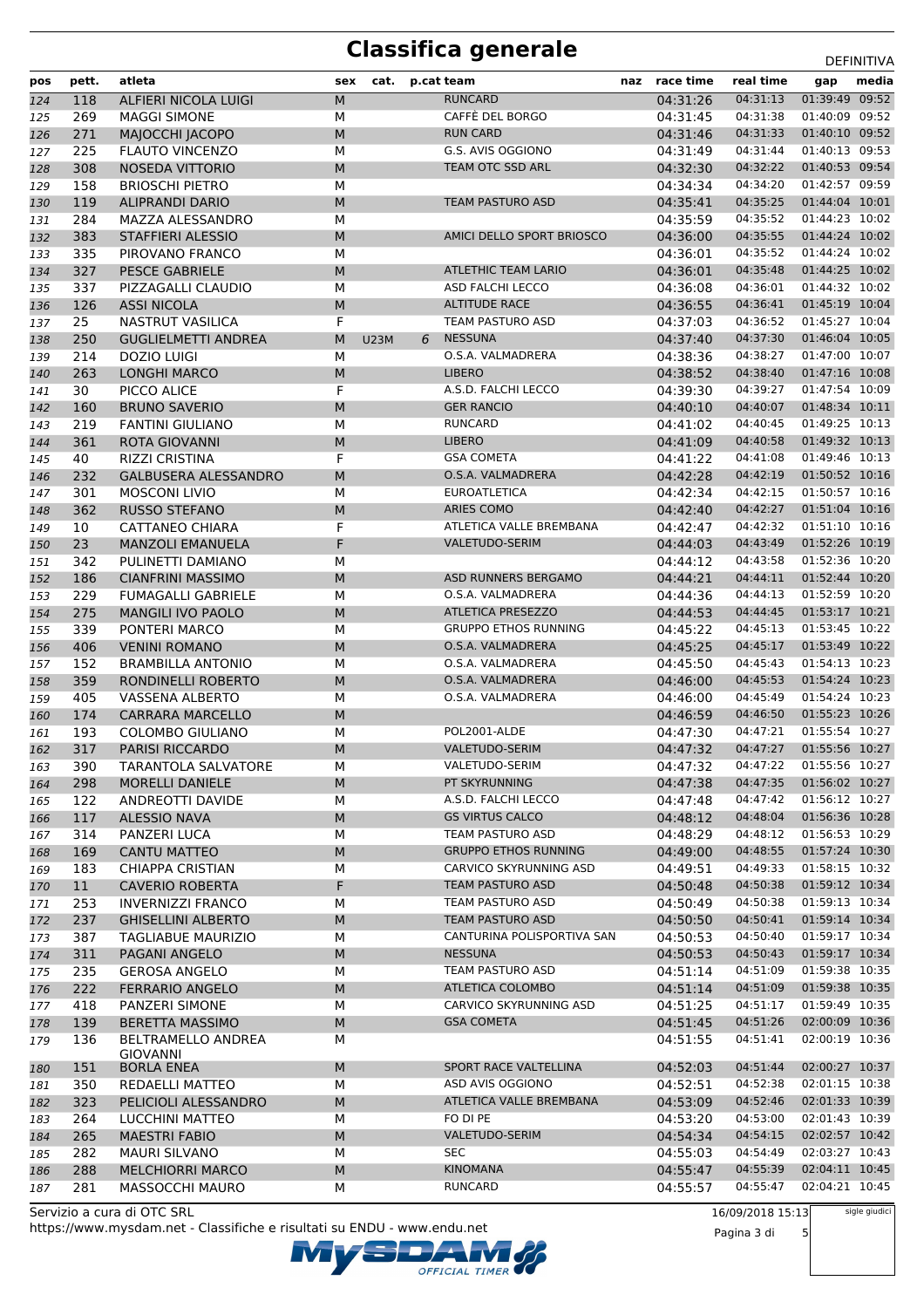| pos        | pett.      | atleta                                         | sex            | cat.        |   | p.cat team                           | naz race time        | real time                 | gap                              | media |
|------------|------------|------------------------------------------------|----------------|-------------|---|--------------------------------------|----------------------|---------------------------|----------------------------------|-------|
| 188        | 310        | <b>OLIVERO MICHELE</b>                         | M              |             |   |                                      | 04:56:23             | 04:56:19                  | 02:04:47 10:46                   |       |
| 189        | 171        | <b>CARCANO ANDREA</b>                          | М              |             |   | CARVICO SKYRUNNING ASD               | 04:56:24             | 04:56:18                  | 02:04:48 10:46                   |       |
| 190        | 270        | <b>MAGGIONI GRAZIANO</b>                       | M              |             |   | <b>RUNCARD</b>                       | 04:56:59             | 04:56:43                  | 02:05:23 10:47                   |       |
| 191        | 125        | <b>ARRIGONI SIMONE</b>                         | M              |             |   | <b>GS OROBIE</b>                     | 04:57:41             | 04:57:20                  | 02:06:04 10:49                   |       |
| 192        | 407        | <b>VERGANI DAVIDE</b>                          | M              | <b>U23M</b> | 7 |                                      | 04:58:15             | 04:58:01                  | 02:06:39 10:50                   |       |
| 193        | 348        | REDAELLI ALBERTO                               | M              |             |   | O.S.A. VALMADRERA                    | 04:58:37             | 04:58:25                  | 02:07:01 10:51                   |       |
| 194        | 260        | LOCATELLI ALESSANDRO                           | M              |             |   | TRAIL RUNNING PROJECT                | 04:59:25             | 04:59:06                  | 02:07:49 10:53                   |       |
| 195        | 39         | <b>VALSECCHI LAURA</b>                         | F              |             |   | O.S.A. VALMADRERA                    | 04:59:45             | 04:59:37                  | 02:08:09 10:53                   |       |
| 196        | 304        | <b>NAVA MASSIMO</b>                            | M              |             |   |                                      | 04:59:52             | 04:59:38                  | 02:08:16 10:54                   |       |
| 197        | 292        | <b>MERLO FRANCESCO</b>                         | M              |             |   | O.S.A. VALMADRERA                    | 05:00:21             | 05:00:11                  | 02:08:45 10:55                   |       |
| 198        | 212        | <b>DEMATTEIS GIANPIERO</b>                     | M              |             |   | <b>DURBANO GAS ENERGY</b>            | 05:00:35             | 05:00:13                  | 02:08:59 10:55                   |       |
| 199        | 287        | <b>MEINARDI FRANCESCO</b>                      | M              |             |   |                                      | 05:00:41             | 05:00:29                  | 02:09:05 10:56                   |       |
| 200        | 324        | PEREGO ALESSANDRO                              | M              |             |   | <b>AREND TEAM</b>                    | 05:02:26             | 05:02:12                  | 02:10:50 10:59                   |       |
| 201        | 399        | <b>TRAVAGLI LUIGI</b>                          | M              |             |   | <b>RUNCARD</b>                       | 05:03:23             | 05:03:13                  | 02:11:47 11:01                   |       |
| 202        | 178        | <b>CASTAGNA MASSIMO</b>                        | M              |             |   | O.S.A. VALMADRERA                    | 05:04:24             | 05:04:07                  | 02:12:48 11:04                   |       |
| 203        | 134        | <b>BELLI ENEA</b>                              | M              |             |   | <b>LIBERO</b>                        | 05:04:42             | 05:04:26                  | 02:13:06 11:04                   |       |
| 204        | 132        | <b>BELLASIO DAVIDE</b>                         | M              |             |   | <b>ND</b>                            | 05:05:10             | 05:05:00                  | 02:13:34 11:05                   |       |
| 205        | 421        | <b>BARBETTA FRANCESCO</b>                      | M              |             |   | TEAM PASTURO ASD                     | 05:05:11             | 05:04:52                  | 02:13:35 11:05                   |       |
| 206        | 128        | <b>BARBATO FRANCESCO</b>                       | M              |             |   | <b>G.P. MARCIATORI COGLIATE</b>      | 05:05:40             | 05:05:27                  | 02:14:03 11:06                   |       |
| 207        | 307        | <b>NORIS MARIO FRANCESCO</b>                   | М              |             |   | M5S                                  | 05:06:00             | 05:05:49                  | 02:14:24 11:07                   |       |
| 208        | 403        | <b>VALNEGRI NICOLA</b>                         | M              |             |   |                                      | 05:06:30             | 05:06:09                  | 02:14:54 11:08                   |       |
| 209        | 137        | <b>BENINI JACOPO</b>                           | M              |             |   | POL. BESANESE                        | 05:06:55             | 05:06:32                  | 02:15:19 11:09                   |       |
| 210        | 259        | <b>LIBERATORE EMILIANO</b>                     | M              |             |   | ALZAIA NAVIGLIO RUNNERS              | 05:07:13             | 05:07:08                  | 02:15:37 11:10                   |       |
| 211        | 179        | CASTELLI MASSIMO                               | M              |             |   | SALUS GERENZANO                      | 05:07:55             | 05:07:35                  | 02:16:18 11:11                   |       |
| 212        | 378        | <b>SERRA ANDREA</b>                            | M              |             |   | LA SPORTIVA                          | 05:07:55             | 05:07:32                  | 02:16:19 11:11                   |       |
| 213        | 201        | <b>CORTI PAOLO "SCOSSONE"</b>                  | М              |             |   | <b>VAM RACE</b>                      | 05:07:57             | 05:07:51                  | 02:16:21 11:11                   |       |
| 214        | 367        | <b>SALA NICOLA</b>                             | M              |             |   | <b>BAR VITALI PIZZERIA DEL</b>       | 05:08:00             | 05:07:49                  | 02:16:23 11:11                   |       |
| 215        | 19         | <b>FELICIANI ROBERTA</b>                       | F              |             |   | PODISTI DUE CASTELLI                 | 05:08:02             | 05:07:41                  | 02:16:26 11:12                   |       |
| 216        | 165        | <b>BUSI PAOLO</b>                              | M              |             |   | A.S. PREMANA                         | 05:08:06             | 05:07:56                  | 02:16:30 11:12                   |       |
| 217        | 357        | <b>RIVA FABIO</b>                              | M              |             |   | CTL <sub>3</sub>                     | 05:08:51             | 05:08:46                  | 02:17:14 11:13                   |       |
| 218        | 236        | <b>GEROSA RICCARDO</b>                         | ${\sf M}$      |             |   | O.S.A. VALMADRERA                    | 05:08:53             | 05:08:40                  | 02:17:17 11:13                   |       |
| 219        | 380        | SIGHINOLFI GABRIELE                            | М              |             |   | TEAM MUD E SNOW                      | 05:08:57             | 05:08:36                  | 02:17:21 11:14                   |       |
| 220        | 35         | RUSCONI MARIA TERESA                           | F              |             |   | ATLETICA COLOMBO                     | 05:09:48             | 05:09:37                  | 02:18:12 11:15                   |       |
| 221        | 394        | <b>TESTORI ROMEO</b>                           | M              |             |   |                                      | 05:10:46             | 05:10:34                  | 02:19:10 11:18                   |       |
| 222        | 13         | <b>CODEGA ADA</b>                              | F              |             |   | A.S. PREMANA                         | 05:10:48             | 05:10:38                  | 02:19:12 11:18                   |       |
| 223        | 153        | <b>BRAMBILLA ALESSANDRO</b>                    | М              |             |   | <b>GEFO KAPPA TEAM</b>               | 05:10:49             | 05:10:37                  | 02:19:13 11:18                   |       |
| 224        | 352        | <b>RICCI STEFANO</b>                           | M              |             |   | <b>SISPORT</b>                       | 05:11:07             | 05:10:47                  | 02:19:31 11:18                   |       |
|            | 22         | <b>GERMANI ADELAIDE</b>                        | F              |             |   | BAR VITALI PIZZERIA DEL              | 05:11:16             | 05:11:05                  | 02:19:39 11:19                   |       |
| 225<br>226 | 175        | <b>CARRERA GIOVANNI</b>                        | M              |             |   | <b>LIBERO</b>                        | 05:13:09             | 05:12:54                  | 02:21:32 11:23                   |       |
| 227        | 328        | PIANTONI MARCO                                 | M              |             |   | RUNNERS BERGAMO                      | 05:13:20             | 05:13:04  02:21:44  11:23 |                                  |       |
|            |            |                                                |                |             |   | MORCC IN PE                          |                      | 05:13:06                  | 02:21:49 11:23                   |       |
| 228        | 299<br>266 | <b>MORLACCHI ROBERTO</b><br><b>MAGGI PAOLO</b> | M<br>М         |             |   | <b>SEC CIVATE</b>                    | 05:13:25<br>05:13:29 | 05:13:12                  | 02:21:52 11:23                   |       |
| 229        | 140        |                                                | M              |             |   | <b>TEAM PASTURO ASD</b>              | 05:13:40             | 05:13:26                  | 02:22:04 11:24                   |       |
| 230        |            | BERTOLA DAVIDE                                 |                |             |   | SISPORT BORGOMANERO                  |                      | 05:14:14                  | 02:22:51 11:26                   |       |
| 231        | 162        | <b>BRUSATI ALESSIO</b>                         | М              |             |   | AS POL SAN MARCO CANTU'              | 05:14:27             | 05:14:10                  | 02:22:52 11:26                   |       |
| 232        | 331<br>365 | PILLININI GRAZIANO<br><b>SALA LORENZO</b>      | ${\sf M}$<br>М |             |   | POLISPORTIVA TEAM BRIANZA            | 05:14:28<br>05:14:29 | 05:14:11                  | 02:22:53 11:26                   |       |
| 233        |            |                                                |                |             |   |                                      | 05:15:22             | 05:15:14                  | 02:23:46 11:28                   |       |
| 234        | 409<br>38  | <b>VERONELLI PAOLO</b><br>TOGNI MARIA VITTORIA | ${\sf M}$<br>F |             |   |                                      | 05:15:36             | 05:15:23                  | 02:24:00 11:28                   |       |
| 235        | 198        | <b>CORNA FRANCO</b>                            | M              |             |   | <b>ATLETICA PRESEZZO</b>             | 05:16:18             | 05:16:06                  | 02:24:42 11:30                   |       |
| 236        | 32         | PRANDONI ILARIA                                | F              |             |   |                                      | 05:17:12             | 05:16:53                  | 02:25:36 11:32                   |       |
| 237        | 306        | <b>NOIA ENRICO</b>                             |                |             |   | <b>ASD FALCHI LECCO</b>              | 05:17:13             | 05:16:59                  | 02:25:37 11:32                   |       |
| 238        | 255        | LANFRANCHI FRANCESCO                           | M<br>М         |             |   | RUNCARD                              | 05:17:17             | 05:16:57                  | 02:25:40 11:32                   |       |
| 239        |            |                                                |                |             |   | <b>ALTITUDE RACE</b>                 |                      | 05:18:25                  | 02:27:05 11:35                   |       |
| 240        | 302        | MOTTA MARIO                                    | M              |             |   | ROMANO RUNNING                       | 05:18:41             |                           | 02:27:05 11:35                   |       |
| 241        | 156        | <b>BRAVI FABIO</b>                             | М              |             |   |                                      | 05:18:41             | 05:18:23                  |                                  |       |
| 242        | 205        | <b>CURIONI GIANCARLO</b>                       | M              |             |   | O.S.A. VALMADRERA<br>SPORT EVOLUTION | 05:20:49             | 05:20:28<br>05:20:32      | 02:29:13 11:39<br>02:29:17 11:40 |       |
| 243        | 363        | SACCHI MASSIMO                                 | М              |             |   | TEAM PASTURO ASD                     | 05:20:54             |                           |                                  |       |
| 244        | 163        | <b>BURATTI PAOLO</b>                           | M<br>F         |             |   |                                      | 05:21:15             | 05:21:07<br>05:21:19      | 02:29:39 11:40<br>02:29:57 11:41 |       |
| 245        | 14         | <b>CORRADIN SONIA</b>                          |                |             |   | <b>RUNCARD</b>                       | 05:21:33             | 05:21:46                  | 02:30:25 11:42                   |       |
| 246        | 242        | <b>GIULIVI ROBERTO</b>                         | ${\sf M}$      |             |   |                                      | 05:22:01             |                           |                                  |       |
| 247        | 18         | DURANTE CRISTINA                               | F              |             |   | CARVICO SKYRUNNING ASD               | 05:22:02             | 05:21:42                  | 02:30:26 11:42                   |       |
| 248        | 318        | PAROLINI ALESSANDRO                            | M              |             |   | <b>LIBERO</b>                        | 05:22:05             | 05:21:49                  | 02:30:29 11:42                   |       |
| 249        | 393        | <b>TENDERINI ANTONIO</b>                       | М              |             |   | A.S. PREMANA                         | 05:22:34             | 05:22:25                  | 02:30:57 11:43                   |       |
| 250        | 322        | PEDERIVA MATTEO                                | M              |             |   | G.S. RUN FOR MYKE                    | 05:23:32             | 05:23:23                  | 02:31:56 11:45                   |       |
| 251        | 272        | MALPASSUTO GIORGIO                             | М              |             |   | DE RAN CLAB                          | 05:23:55             | 05:23:39                  | 02:32:19 11:46                   |       |

Servizio a cura di OTC SRL https://www.mysdam.net - Classifiche e risultati su ENDU - www.endu.net OFFICIAL TIMER 16/09/2018 15:13 Pagina 4 di 5 sigle giudici